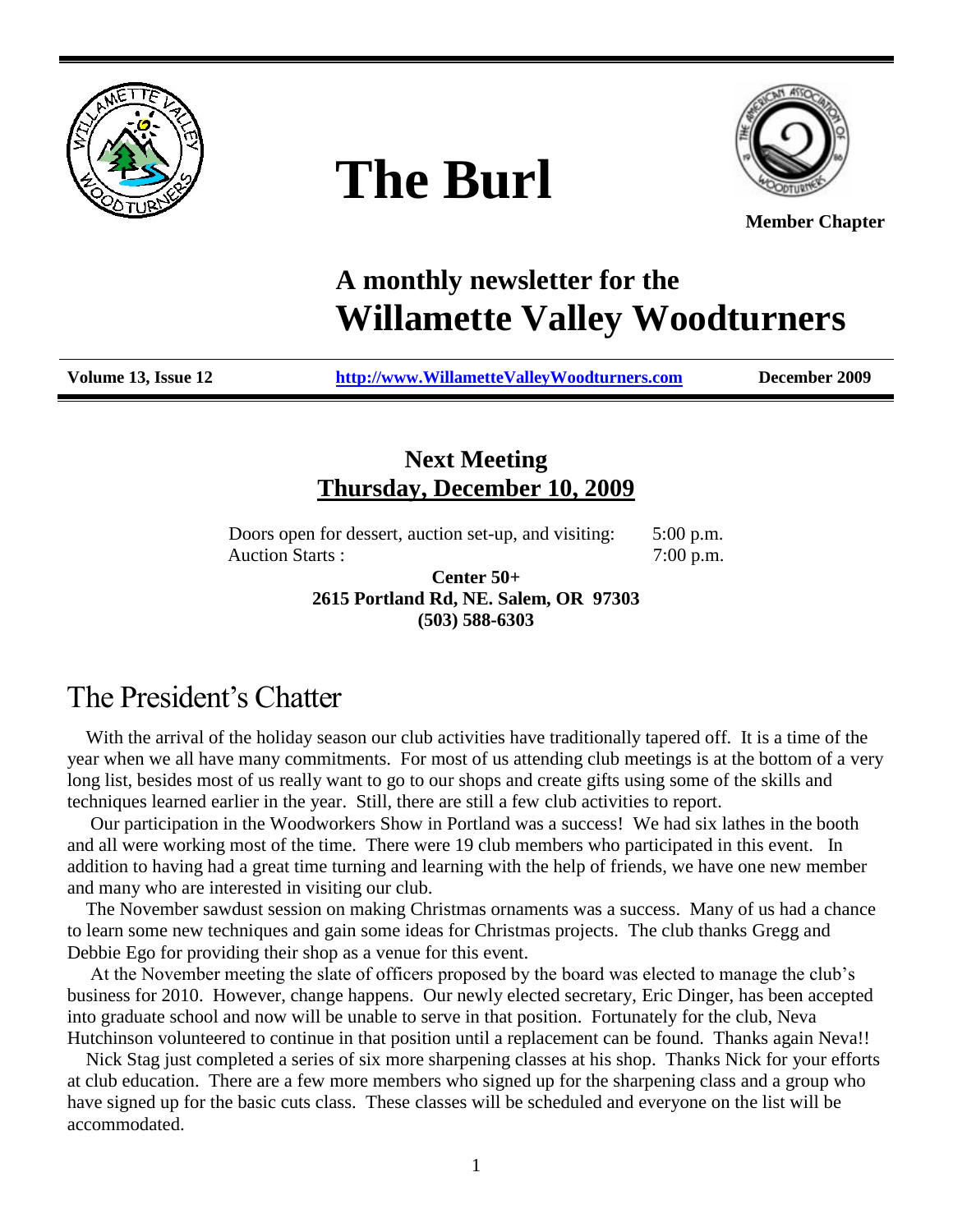It is time to begin thinking about trying your hand at making a gavel. Our incoming president will be presented a gavel at the January meeting made by one of the members. Details are elsewhere in the Burl.

 Our final event for the year is the dessert potluck/auction. We hope you will plan to come, bring your favorite dessert (having a few copies of the recipe is always a good idea) and contribute a turned object or two for the auction. It's a great time to spend a fun evening with friends.

--------------------------------------

Keep the chips flying, Walt Thies

#### Minutes of the November 2009 Meeting

November 12, 2009

• There were 62 people present...including 5 visitors, and 2 new members

Meeting called to order at 6:30 pm

Opened with the Pledge of allegiance

The meeting was called to order and the first action was to vote in the new officers for 2010. The results of this election, and additional assistant positions, are shown below:

#### **Executive Board:**

**President** – Jon Zwemke **Vice President** – Bruce Stangeby **Secretary** – Eric Dinger/Neva Hutchinson **Treasurer** – Gary McGuire for a second term. **Board Position 1** – Myron Yancey for a second term **Board Position 2** – Jerry Lelack

**Non-executive Permanent Positions: Webmaster**: Todd Yunker will continue. **Newsletter Editor**: Bob Thompson **Librarian:** Pete Peterson **Assistant Librarian**: Terry Gerros and Don Larson

**Coordinators:**

**High School Mentoring Program**: Rick Harris **Steam-up**: Walt Thies **State Fair Demonstration:** Bob Hutchinson **Woodworking Show**: **VACANT** in 2010; **New Members:** Bob Garvey and Tom Morrison **Facilities:** Dave Hanselman **Facilities Assistant**: Jack Howard **Calling Tree:** Richard Pucillo and Carl Rodney **Wood**: Jerry Lelack and Bob Hutchinson. **Video**: Nick Stag **Video Assistant**: Steve Rabun and Larry Curry **Craft Supplies Group Order**: Terry Gerros **Photo Roster**: Walt Thies to be replaced in 2010

Dick Worthey was then introduced and began his demonstration of streptohadrons, irregular shapes created using turned pieces cut and recombined in multiple tier steps . *Woodturning Full Circle,* by David Springett, is the book Dick used for his guide. The book is available from Craft Supply. We will be ordering a copy of the book for the library.

Announcements made:

- 1. Member of the month: Pete Peterson
- 2. We need a volunteer to help set up prior to the meetings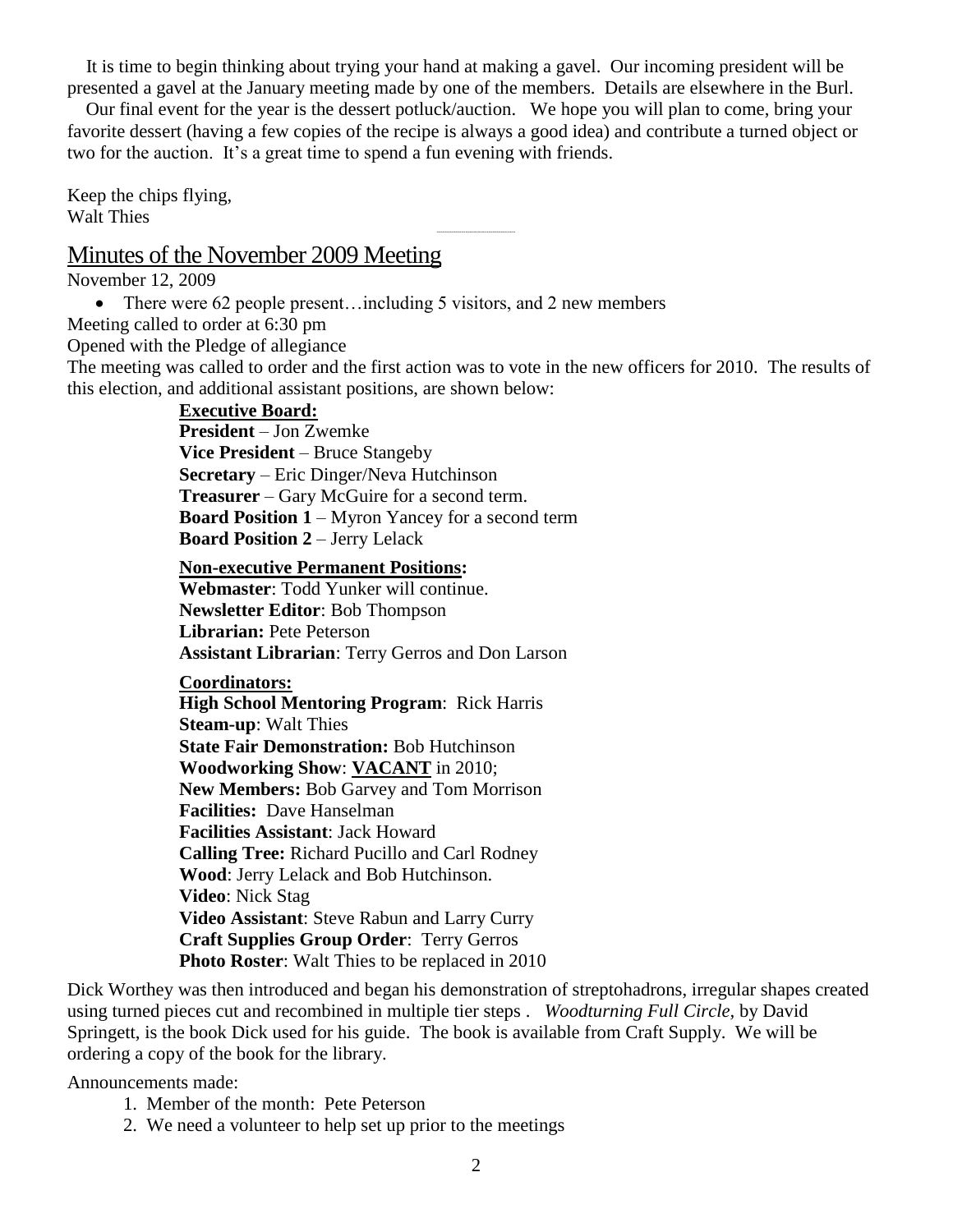- 3. The wood turners had a good time at the Portland Wood show and Walt felt that there was a lot of interest in what the club does.
- 4. Reminded folks that there were signup sheets on the secretary's table for basic turning, sharpening, and a sawdust session for Christmas Ornaments at Ego's shop from 9:00 to 2:30 on Sunday, November  $15^{\text{th}}$ .
- 5. Dessert potluck for the December meeting.
- 6. Thanked Nick for his help and for providing shop space for the many classes and training sessions that are held there.

Break at 7:45, Called to Order again at 8:00

Announced: If there is anything that anyone wants in the Burl, please contact the editor of the Burl (Bob Thomas) so that he can get it into the next issue.

Bruce Stangeby then reviewed the wood on the wood table. There were a variety of hats, Christmas ornaments, canisters, and a clock.

Finally, a reminder to bring a dessert to the potluck, and a donation for the auction table. Half of our operating budget comes from the finished wood auction.

Meeting ended at 9:50

# Minutes of Board meeting 11/19/09

Called to order at 7:00 p.m.

Present: Walt, Gary, Jerry, Bob Hutchinson, Pete, Bob Thompson, Neva, Myron, Terry

 Walt called the meeting to order and reviewed his original goals when he started as the President. We agreed that all of his goals had been accomplished during his time as the president.

--------------------------------------

- Bob H. discussed wood gathering and that it was going well.
- Jerry Lelack talked about prepping wood for new members. His suggestion was to prepare a square and a round so that the beginners were able to start right away.
- Gary McGuire talked about the need for a winch to help with loading and unloading of wood. Given the age and physical condition of many of our members something needs to be done to assist in lifting. Also he wanted to discuss finances.
- Pete would like to pare down the library. Don Larson and Terry Gerrose will be joining to help with the library and hopefully the three of them can review and dispose of low usage or poor condition books.
- Terry was concerned about liability issues
- Myron was concerned about safety with chain saws and wood gathering at private homes and at demonstrations. Walt stated that if we have a club sponsored event, we are covered by the AAW policy.
- WALT SUGGESTED THAT ALL MINI LATHES THAT ARE TAKEN OUT TO PUBLIC VENUES FOR DEMOS, SHOULD HAVE A 12" PLASTIC SHIELD TO PROTECT THE OBSERVERS. IT WAS MOVED AND SECONDED THAT WE REFER THIS TO THE NEW ADMINSITRATION IN JANUARY TO MAKE A DECISION. MOTION CARRIED UNANIMOUSLY
- WALT SUGGESTED THAT WE DEVELOP A POLICY REQUIRING THAT A PARENT OR GARDIAN BE PRESENT WHENEVER MINOR CHILDREN ARE PRESENT AT A CLUB FUNCTION. MOVED AND SECONDED. MOTION CARRIED UNANIMOUSLY
- IT WAS CLARIFIED THAT THE CLUB WILL PAY A "GENERAL" AAW MEMBERSHIP FEE FOR THE OFFICERS EACH YEAR.
- IT IS THE CONSENSES OF THE BOARD THAT WHEN MEMBERS BRING WOOD TO A DEMONSTRATION OR SAWDUST SESSION, IT SHOULD BE SOUND AND IF IT HAS BARK, IT SHOULD BE TIGHT TO THE WOOD.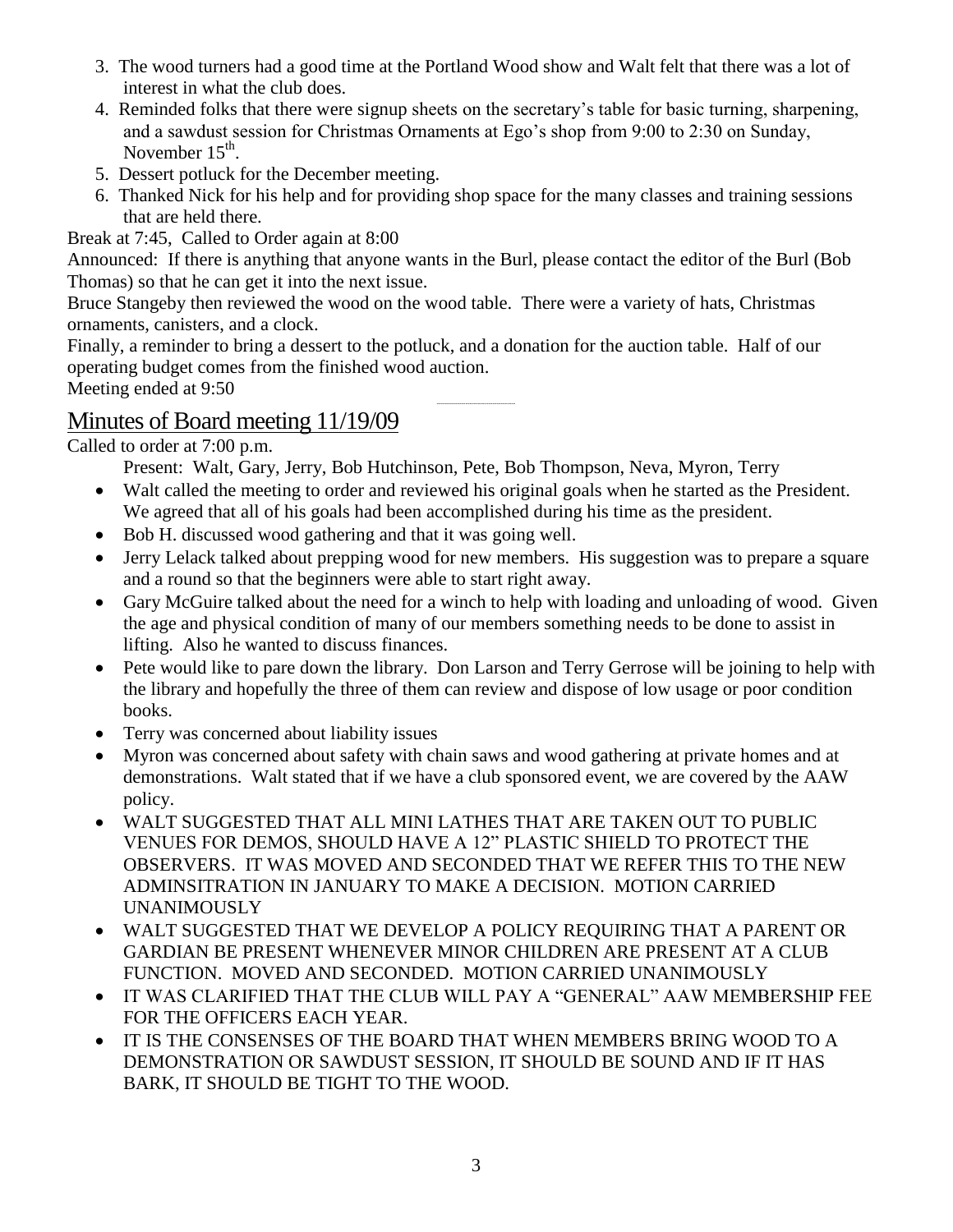- DESSERT AUCTION: WE HAVE THE AUCTIONEER, PLACE AND NEED SOMEONE TO GET IT ORGANIZED. NEVA SAID SHE WOULD DO IT. NEVA SAID SHE WOULD PROVIDE THE COFFEE POT AND PUNCH. KEN SPAUR , RICK HARRIS AND GARY MCGUIRE WILL BE TAKING CARE OF THE PADDLES, MONEY, ETC.
- AFTER THE CURRENT ROUND OF TRAINING, NICK WILL NO LONGER BE GIVING FREE LESSONS. HE WILL BE CHARGING FOLKS OUTSIDE OF THE CLUB WITH A REDUCED FEE FOR CLUB MEMBERS WHO WANT TO GO FOR TRAINING. CLUB MEMBERS WILL STILL BE ABLE TO TAP INTO THE MENTOR PROGRAM WITHIN THE CLUB.
- GARY PASSED OUT THE FINANCIAL REPORT. IT WAS SUGGESTED THAT IT BE A RUNNING 13 MONTH REPORT SO THAT WE COULD COMPARE TO THE PREVIOUS YEAR.

--------------------------------------

MEETING ENDED AT 8:50

## Member of the month

The club recognizes a member of the month for those times when someone has gone above and beyond the call of duty for the club. This month we are recognizing the efforts of our club librarian Pete Peterson. Pete has worked on the library for several years now by himself. The club has gotten big enough so that there is more to do on that task. Fortunately there are two volunteers who will be helping Pete. Pete has worked at this task for the past three year and been there faithfully every meeting. Pete we appreciate the time and effort that you put in. Members like Pete who just pitch in and quietly work in the background make this club run smoothly and it makes being an officer much more fun. Pete, thank you for all you do for us.

#### -------------------------------------- Club Business

## **2010 Annual Dues**

Hello Everyone,

I wanted to drop a note to remind everyone that the 2010 dues (\$30 per family) are due January 1, 2010. Please use the updated membership application form, which was updated this year to include asking your permission to add your name to membership lists given to vendors who offer club members a discount. All of the vendors we deal with promise not to share our lists further; however, we will respect your desire to have your name omitted if you wish.

You can access the application on our web-site with just a couple of clicks. The application form needs to be completely filled out even though much of the information is the same as it was last year. Sometimes there are errors in our records and the application form is the easiest way we have of validating your contact information.

Please fill out the application and send it with the \$30 to my address which is printed on the application. I am asking everyone to take care of this as soon as possible to help me with the paperwork and to allow us to get the picture roster completed and printed in a timely manner. Thank you for your cooperation and your support. I hope that you all have a very Merry Christmas.

Best regards,

Gary L McGuire

Several years ago the club imposed consequences on those in arrears after February 1: (a) a \$10.00 late charge, (b) withdrawal of library borrowing privileges until dues are paid. The club is now big enough that an accurate roster is essential to the smooth administration of the club. We will again be producing a picture roster and with your cooperation should have it ready for distribution at the March 2010 meeting.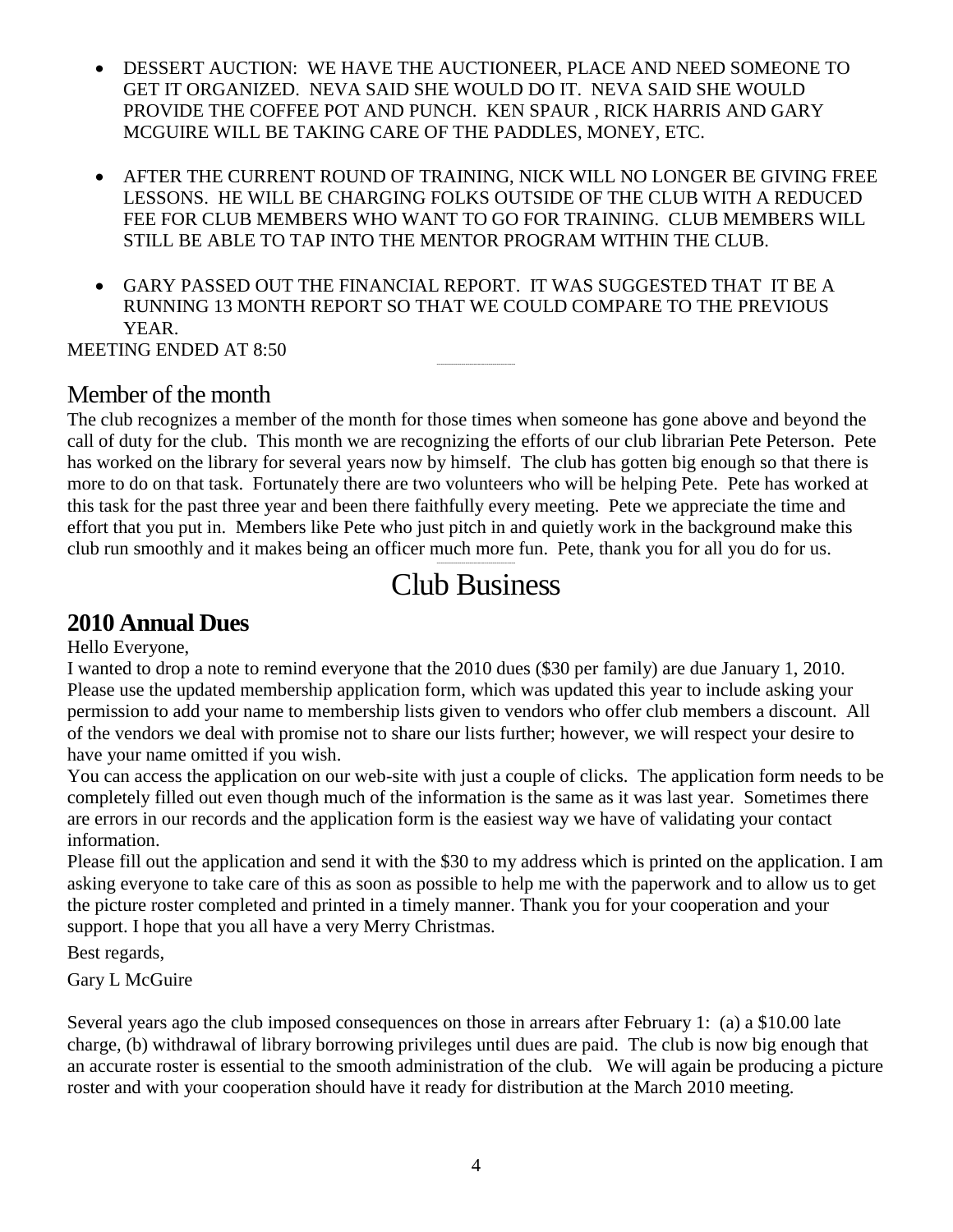### *Current & Upcoming Events*

#### **DECEMBER, 2009**

#### (Thursday, Dec 10th) **Dessert Potluck/auction**

The December meeting of the Willamette Valley Woodturners has been a social event since the first year the club met. Our club membership includes the whole family. Members are asked to bring their favorite dessert and the guests they think would enjoy the evening. Plates, utensils and drinks will be provided. The evening has two events, a dessert potluck followed by an auction.

For the past five years the club has added an auction of woodturnings (a few other craft items are included). Money from the auction and our annual dues provide funds to run our club. In recent years the auction has provided one third to one half of our operating budget. Members are encouraged to bring a special woodturning piece or two to donate to the auction. We have hired the same auctioneer that has helped us for the past few years. It should be an evening of exciting fun. Attached is a page that can use to advertise the auction, feel free to share it with friends who might like the opportunity to purchase a nice turned object or perhaps do some Christmas shopping. If the past few years are an indication, there will be many very well done pieces available at the auction. We have an amazing number of new members as well as more experienced members who are making very fine pieces.

It is rumored that there will be one or more quilts donated, if so they will be sold by raffle.

Event Schedule:

5:00 - Doors open

5:00 - 5:30 Place donated pieces, and desserts on the appropriate tables, socialize.

5:30 - 6:45 Dessert potluck, and viewing of auction items.

6:45 - 7:00 Viewing of auction items, arrival of interested members of the public

7:00 - 8:45 Auction, we expect that non-club members will join us for the auction.

8:45 - 9:00 Pay for purchased items and clean up the room.

#### **JANUARY 2010**

(Thursday, January 14, 2010)

Our very own Gary McGuire will give us a presentation on craft fairs. How do we get into a fair; how do we price, market, etc.? How do we get on e-bay, or set up our own websites to peddle our wares? Etc. There are some in the club who do craft fairs and there may be others who've given craft fairs a thought but have not actually done it. (After this, those who'd thought about it may be dissuaded from the idea!)

#### Gavel contest in January

It has been a tradition in our club that an incoming president is presented with a member-made gavel at the first meeting of the year. This is a heads-up for those who wish to participate. The challenge for the month of January will be to turn a gavel for the new president, Jon Zwemke. This can be of any wood and the design is up to you. The gavel entries will be laid out on the show-n-tell table at the beginning of the January meeting. Members will be asked to look at them and vote by secret ballot. The winning gavel will be presented to Jon to use for the year and keep.

#### **FEBRUARY 2010**

(Thursday, February 11, 2010)

Bruce Coblenz is a retired OSU Wildlife professor who does craft fairs. The idea for his presentation is that, for example, he can't take an hour or so to make a single bottle stopper when he knows he may sell 200 at a fair. Therefore, he must have some jigs or methods so he can be efficient. The idea for us is that we may want to make 20 bottle stoppers for Christmas gifts but we don't exactly want to spend 20 hours doing so. With March, we'll see the changeover to Bruce Stangeby, the club's new vice president and the programs he'll develop. The idea to wait to March is to give him some time to develop his programs.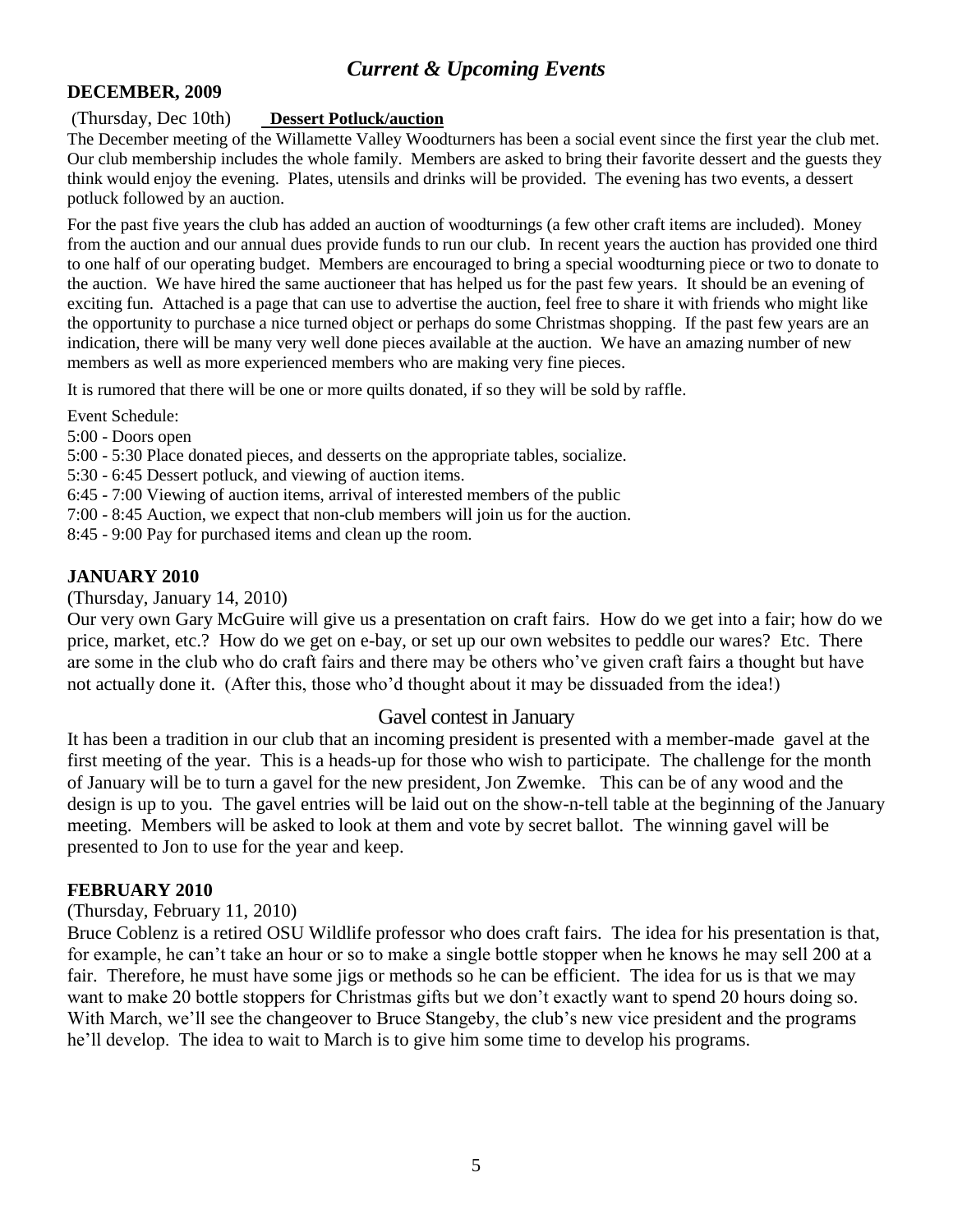# Membership Rewards (sorry, available to club members only)

#### *Wood Gathering*

Sign-up sheets will be available to indicate your availability to help with wood gathering. A limited number of members experienced in the use of a chainsaw will be needed. In addition we will be seeking those who have a pick-up or trailer suitable for transporting wood and those who are willing to help with the loading. If logs are obtained**,** a work party will be planned to slab the logs and process the wood into turning blanks. Anyone who learns of a tree or log that is available to the club should notify Jerry Lelack (503 510-1577) or Bob Hutchinson (503 508-3279). Anyone looking for wood to use for turning should contact Jerry or Bob for wood availability. Be patient **–** wood is available when it is and this activity will need some time to get properly organized and to balance needs for turning wood with available supplies. The intent is to gather wood, process it to usable pieces, store it at the home of Terry Gerros', and then make it available to members. Pick up will be on scheduled days and times. Please sign-up on the appropriate sheet if you're interested.

#### *Classes and workshops at Nick Stagg's shop (printed with the concurrence of Nick Stagg)*

 For the past three years Nick has been organizing and giving classes in sharpening and basic turning to members of the club. At least 75% of the club members have taken one or more classes from Nick.

Several things have happened during the past three years which make a change necessary:

The club has grown dramatically, thus there are more of us who want and need lessons. The classes that have been offered evolved from individual or group mentoring sessions to structured classes requiring more materials and much more preparation time. While mentoring of club members will still be available on request, it is in Nick's plan to charge a nominal fee for structured classes to offset some of his overhead. Nick has indicated that as workshops and classes are developed and announced, club members will get a steep discount on any basic turning and sharpening classes.

 It has been Nick's long term plan for several years to charge for classes and workshops offered to woodturners in this region and beyond. To that end he has expanded his shop, added more power and has been collecting lathes and equipment which will allow him to conduct workshops and teach in his shop. Although in 2010 we will all have to pay a little for structured lessons, Nick is looking forward to offering help to any members that request it. The class structure and content will continue for beginners and improvers, and for those that are beyond basic skills, more advanced classes will be available.

 For those that may want an alternative to mentoring or structured classes by Nick, there is a list of club Mentors on the club website.

 An important point is that those members on the list for sharpening lessons (4 remain) or the basic cuts class (12 remain) will receive the free classes they registered for. Those classes will be scheduled soon.

#### *Desired Programs or Sawdust Sessions*

Bruce Stangeby is our new vice president and among other things will be responsible for finding and arranging for programs and sawdust sessions. If you have a topic, project, or technique that you would like to have explored in one of our formal or informal programs please contact Bruce. He will welcome all suggestions and at this stage of his tenure there is still time to accommodate specific topics. Bruce Stangeby, 503-763-2398, [bstangeby@comcast.net.](mailto:bstangeby@comcast.net) If you have the room in your shop to accommodate 12 or more members for a sawdust session consider calling Bruce and volunteering to host a session.

#### *Supplies*

The club purchases a few supplies in bulk and sells it to members at club cost. We routinely have superglue (\$5), black or brown superglue (\$10) accelerator (\$6) and Anchor Seal (\$10/gal). Recently the club purchased a small supply of half round protractors (\$6) used to measure the angle ground on a tool, HSS rods (\$3)  $\frac{1}{4}$ " x 8" used to make the round skews demonstrated by Bill McCoy at the October meeting, and depth gauge (\$5). Bob Quadros will have the resale items still available at the meeting. Please bring the correct change for the items you want.